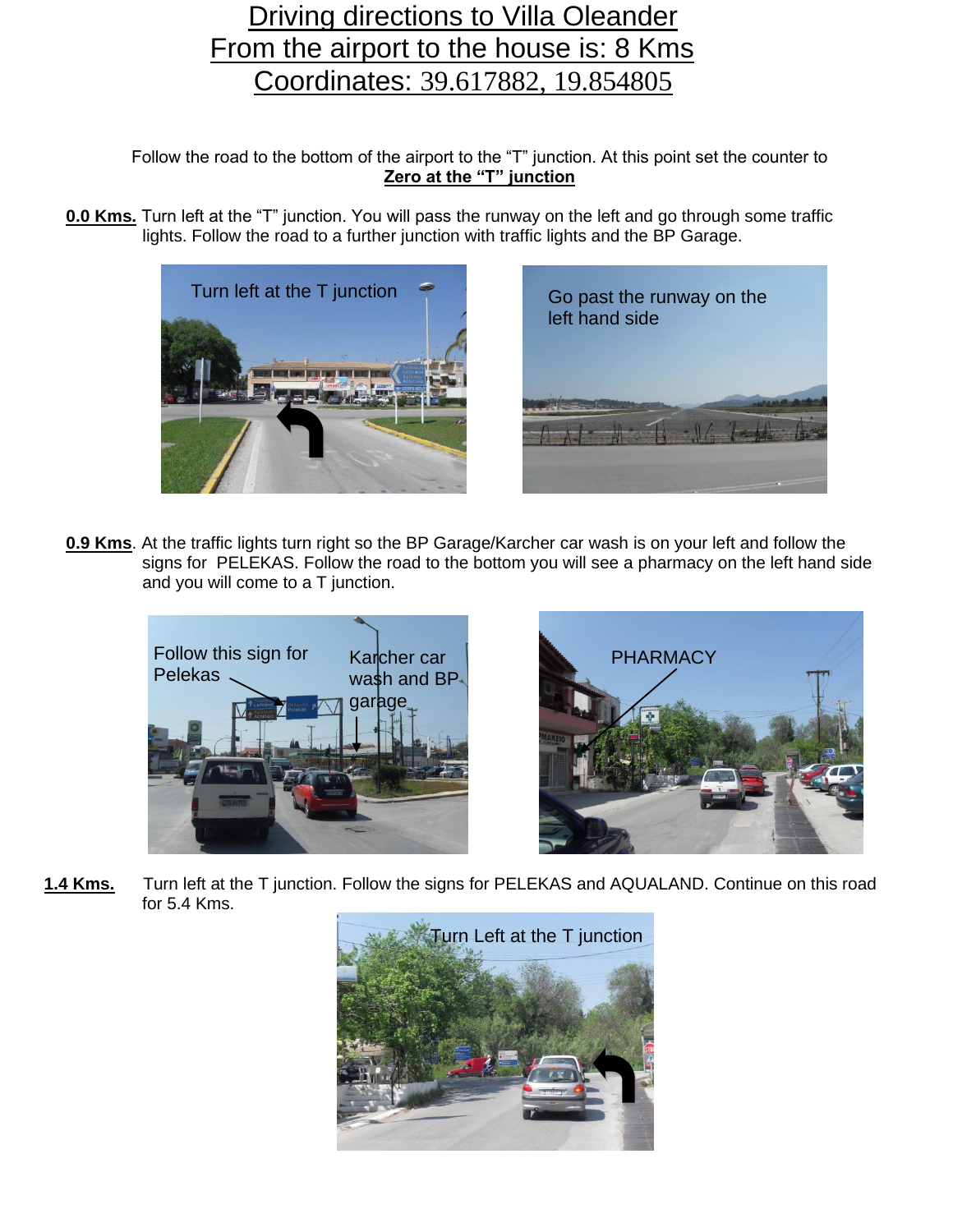**3.7 Kms.** LANDMARK : "MARKATO SUPERMARKET" (on the left hand side of the road)



 You will come to a new roundabout. Follow the road to the left at the roundabout and **don't** take the sign for AFRA to the right. '' <sup>6</sup>



**6.3 Kms.** LANDMARK: The road will turn into a short dual carriageway with a few palm trees and shrubs and you will pass the "Skorpion" Butcher on the left. You will go around a series of bends.



**6.8 Kms.** Follow the Road as it bends passing a pink house which is set down on the right hand side. Slow down here as you will soon be turning right. Immediately turn right at the blue P.O. boxes (Be careful not to go past it as the turning appears very quickly and is easy to miss) onto a small country lane. Be careful driving down this road as there are a series of bends with blind spots (a small beep of the horn is useful to alert oncoming traffic at bends).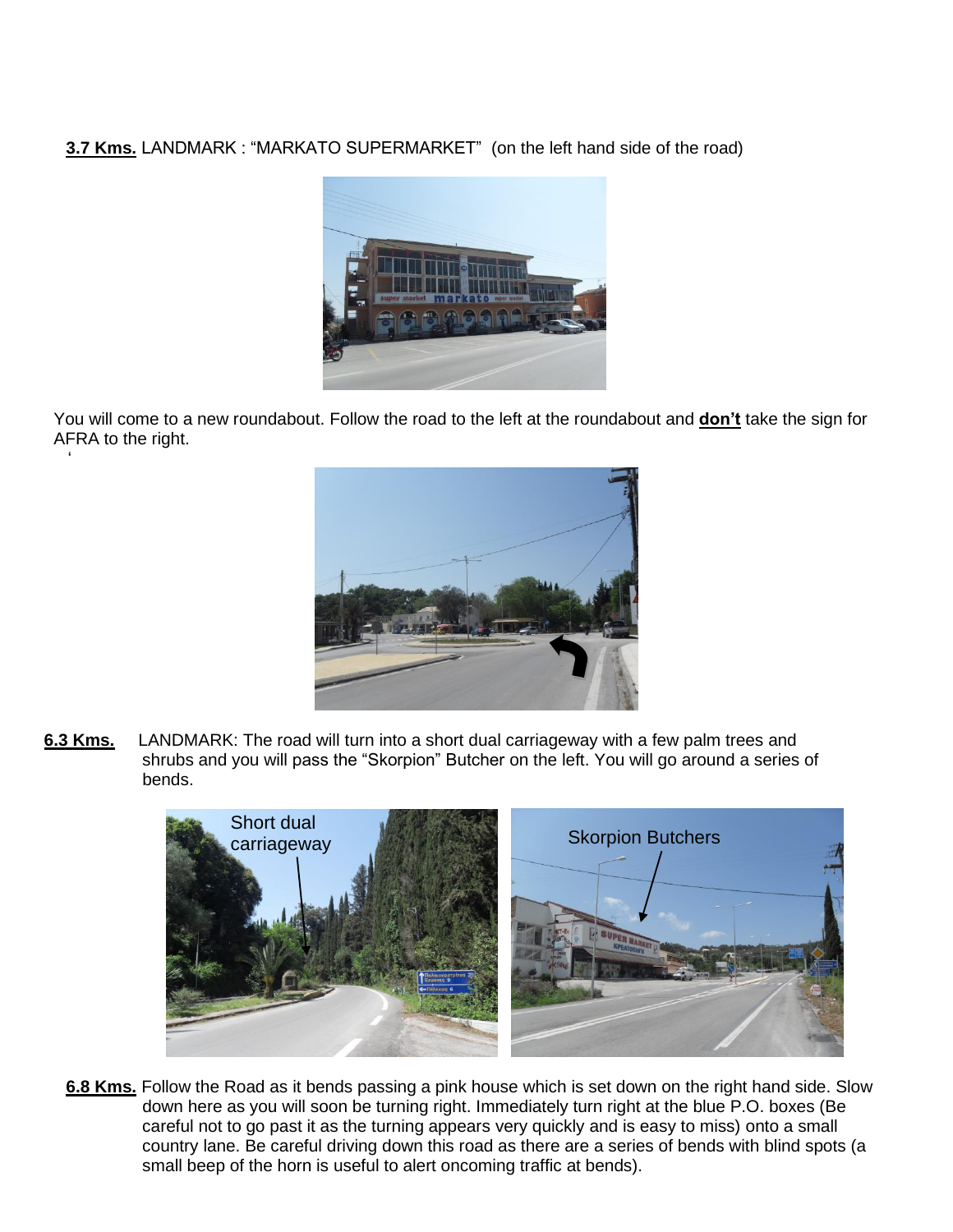

**7.1 Kms.** Follow the country lane turning right at the small bridge. Follow the road until you are at the top of a steep hill. Bear left and you will see two villas on the right. Follow this road to the right and go straight ahead.



**7.8 Kms.** You will see a pink house on the left and 3 stone cottages opposite. Turn left just after the orange house and before the stone cottages.